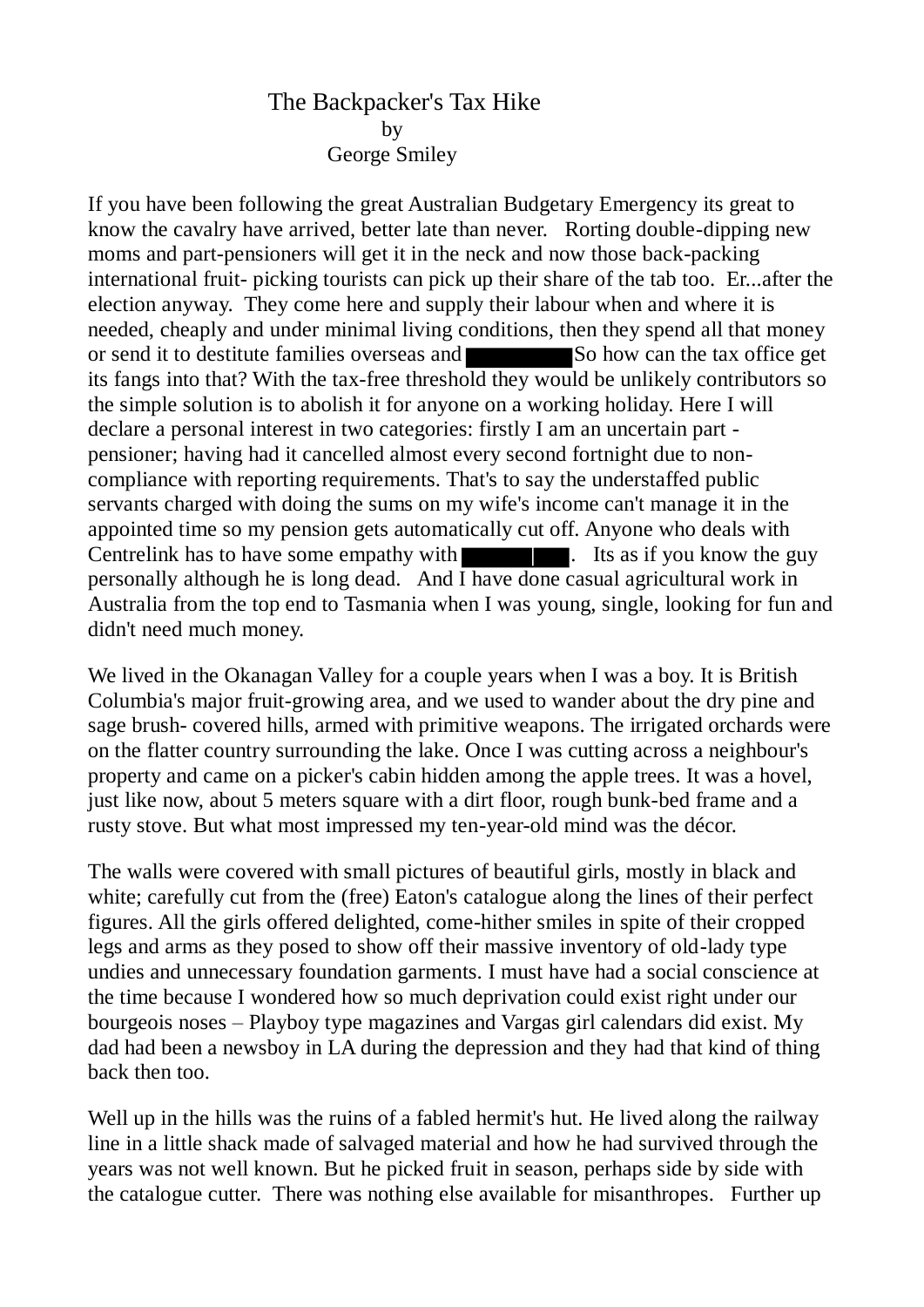the track at a handy distance was a steel railway trestle that crossed the creek at a dizzying height – about a hundred metres below, and if you plucked up your courage and walked out over the void between rare trains, not daring to come too close to the edge but looking between the ties, you would see substantial Trout Creek as a tiny stream of water; far below and winding through huge boulders on its way to the lake. This is where the hermit had suicided, throwing himself over and been dashed on the stones shortly before we came. My friend next door claimed to have seen it happen but I didn't believe it – his version supposed the hermit to have had second thoughts, successfully breaking his fall by grabbing the bottom girder six or seven metres below the rails and he had hung there by his fingertips, struggling for a while to climb back up before he lost his grip and fell. The funny thing was that his shack and small yard had then been completely torn up by treasure hunters. Obviously anyone who had so disliked and avoided humanity and its institutions; lived so poor and died so desperate must have buried a substantial horde of money. But if anyone found it they weren't saying.

In the seventies I took the ferry from Melbourne to Devonport, bought a smokey and creaking old EK Holden for a hundred dollars and drove slowly down the east coast to Huonville where I worked for a while on apples for Clements and Marshall. They let me stay in a little unpainted unheated one- man shed behind the factory. I was the only non-resident and hence occupant of their cabins and was befriended by two of the local boys. One was a sad loner who filled my ear with stories - he had an ongoing feud with a copper who had taken his girlfriend and intended to kill or maim the guy up in New Norfolk and make a clean escape back to Huonville thanks to the incredible speed of his hot V-8 Monaro which I never saw. One morning on the job he was leaning on the steering wheel of his forklift while I stacked apple boxes on a pallet and he said "Get a move on; yer slower than molasses in January!"

I answered to the effect that I was sick of his BS and what he should do to himself and he never spoke to me again. And there was a nicer kid, who looked (in 1974) like he had been transported in a time warp from 'sixties Haight-Ashbury but his stories gave him away. He was definitely Huonville, and the stories were mostly about his soft-spoken hero, the forklift driver who punched the sh\*t out of people at the pub and was infinitely virile - how they drove up to Hobart in his panel van, drifting around the corners trying to roll the guy off one of his female victims. I similarly tired of him and spent several more nights in that freezing shack, with its single light bulb and no-one at all to talk to. During the day you could look out the single window and see sheep in an adjoining paddock.

So I left and drove north; back up through Queenstown, during which I had picked up a couple hitch-hikers at a youth hostel. One was a brain-damaged speech-impaired ocal whose life had been transformed in a car accident. Of course he wanted to drive but I wouldn't let him. We limped along; stopping regularly to add engine oil and water and it was doubtful sometimes whether I was ever going to make it back to civilization. We laboured through Hellyer Gorge, down through Yolla and finally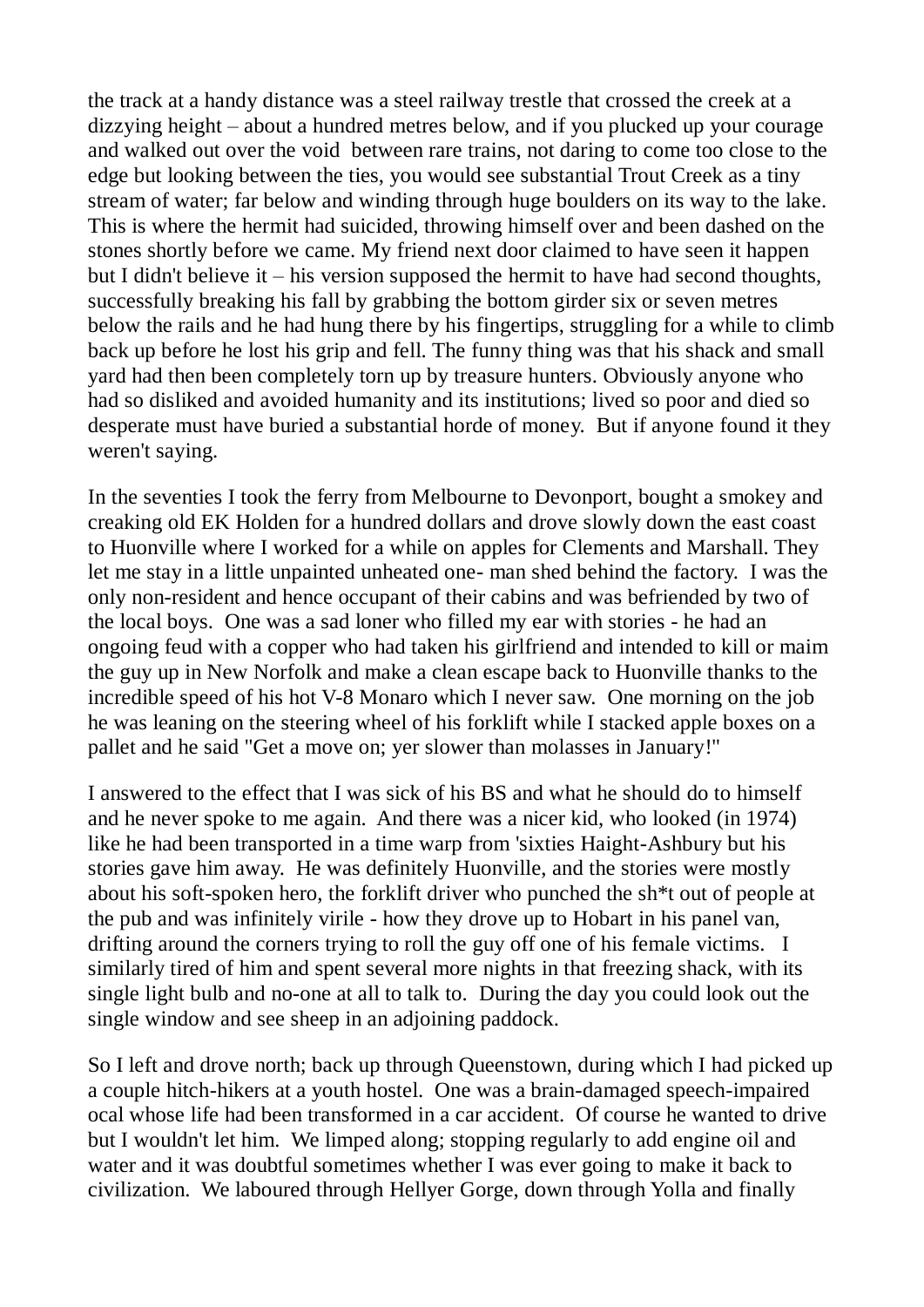arrived back on the coast at Wynyard. When I reached the Bass Highway I turned right onto the main road and pulled over on a wider section of the verge to check the engine again. I had stopped about 50 yards behind a police cruiser; parked close behind a previous motorist. While I was perusing under the bonnet the first car drove away and this plump little cop waddled over and said "You were speeding back there".

He proceeded to write me a speeding ticket. Flabbergasted I began to protest and he said "If you give me any lip I'll take this heap of sh\*t off the road!" I knew he could do that; hardly anything worked. So that's how it goes, the squeezables get squeezed, by hook or by crook – as Mr Hockey says; "We want everyone to pay their fair share"

It would cost me about a third of my Tasmanian wages, almost exactly the treasurer's 32.5% from day one on the job. I took stock - the weather had been crummy, the accommodation was crap, my workmates in the south were drunken ignorant and according to their hilarious scuttlebutt would soon join the ranks of embattled family men struggling their whole lives on the same process lines to feed their families. Vowing never to return I left the heap on consignment at the same car yard in Devonport where it all began and scarpered to the mainland; my market logic presaging not-yet-a-twinkle- in the- eye- of-Steve Jobs' Apple Computers and so many other good corporate citizens safely hunkered down on low-tax foreign soil like Singapore or the Irish Republic.

So the cavalry may have finally arrived with an iron-clad means to screw over the unfortunates- but too late; the Indians have already scattered. Or will scatter. Those with means will have a revenue-neutral holiday on the beach in Bali instead. The poor from Asia or the islands will stay home or go to Saudi Arabia to be robbed and brutalized by an even more evil and indolent people.

"Its a good budget. Last year's budget was a good budget for last year; this is a good budget for this year." In the meantime last year's plans for a balanced budget within the decade have blown out beyond my lifetime into the never-never. Joe Hockey's eyes were dull and his voice was flat and devoid of any conviction. It felt like the last words of eternal allegiance a condemned lord might have made before the block for his family's sake. So go his own leadership aspirations. Because the forward estimates are crap again even as last year's forward estimates were crap. The end of the commodity boom took these know-nothings by surprise. And similarly Joe Hockey's glorious dawn of a broader- based economy (go out and spend, spend all ye small business people and consumers, drive our ridiculous debt to GDP ratio even deeper into the hole along with your personal liabilities) will also be impossible to wash off the blankets.

That the Shanghai share market index has doubled in the last twelve months thanks to easy credit and margin lending to first-time investors, our share market is vulnerable along with the US market also; which seems to have reached once again a 'permanently high plateau' as famously announced by economist Irving Fisher in